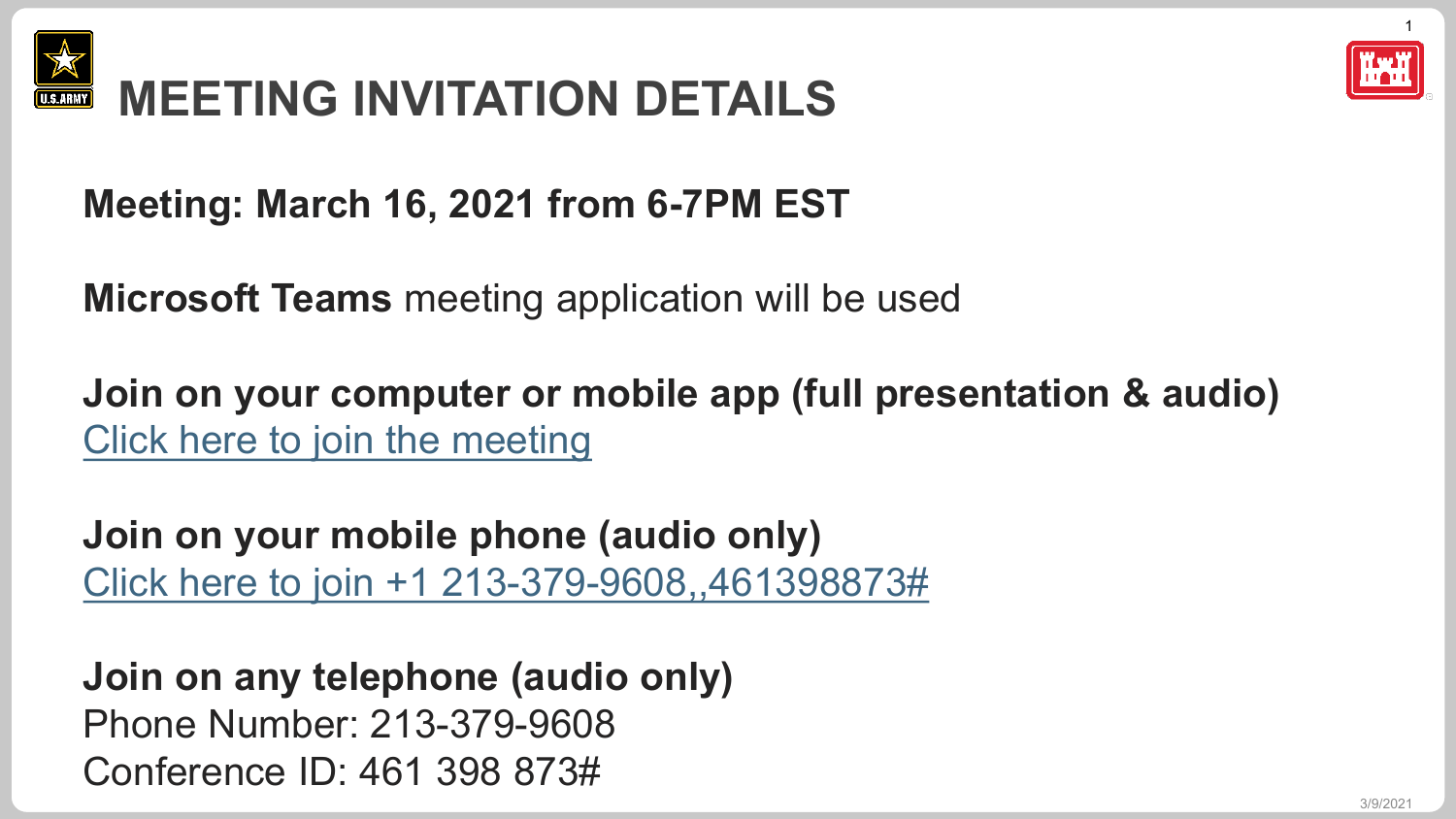#### **FORMERLY USED DEFENSE SITE (FUDS) MILITARY MUNITIONS RESPONSE PROGRAM (MMRP) REMEDIAL INVESTIGATION / FEASIBILITY STUDY HINGHAM NAVAL AMMUNITION DEPOT (NAD) PLYMOUTH AND NORFOLK COUNTIES, MASSACHUSETTS**

| Gina Kaso<br><b>USACE Project Manager</b><br><b>USACE New England District</b> |          |
|--------------------------------------------------------------------------------|----------|
| <b>Afton Hess</b><br><b>Project Manager</b><br><b>PIKA-Arcadis JV</b>          |          |
| Joanne Dearden<br><b>Project Manager</b><br>MassDEP                            |          |
| Date: March 16, 2021                                                           |          |
| $\mathbf{V}$<br><b>US Army Corps<br/>of Engineers</b> ®<br><b>U.S.ARMY</b>     | 3/9/2021 |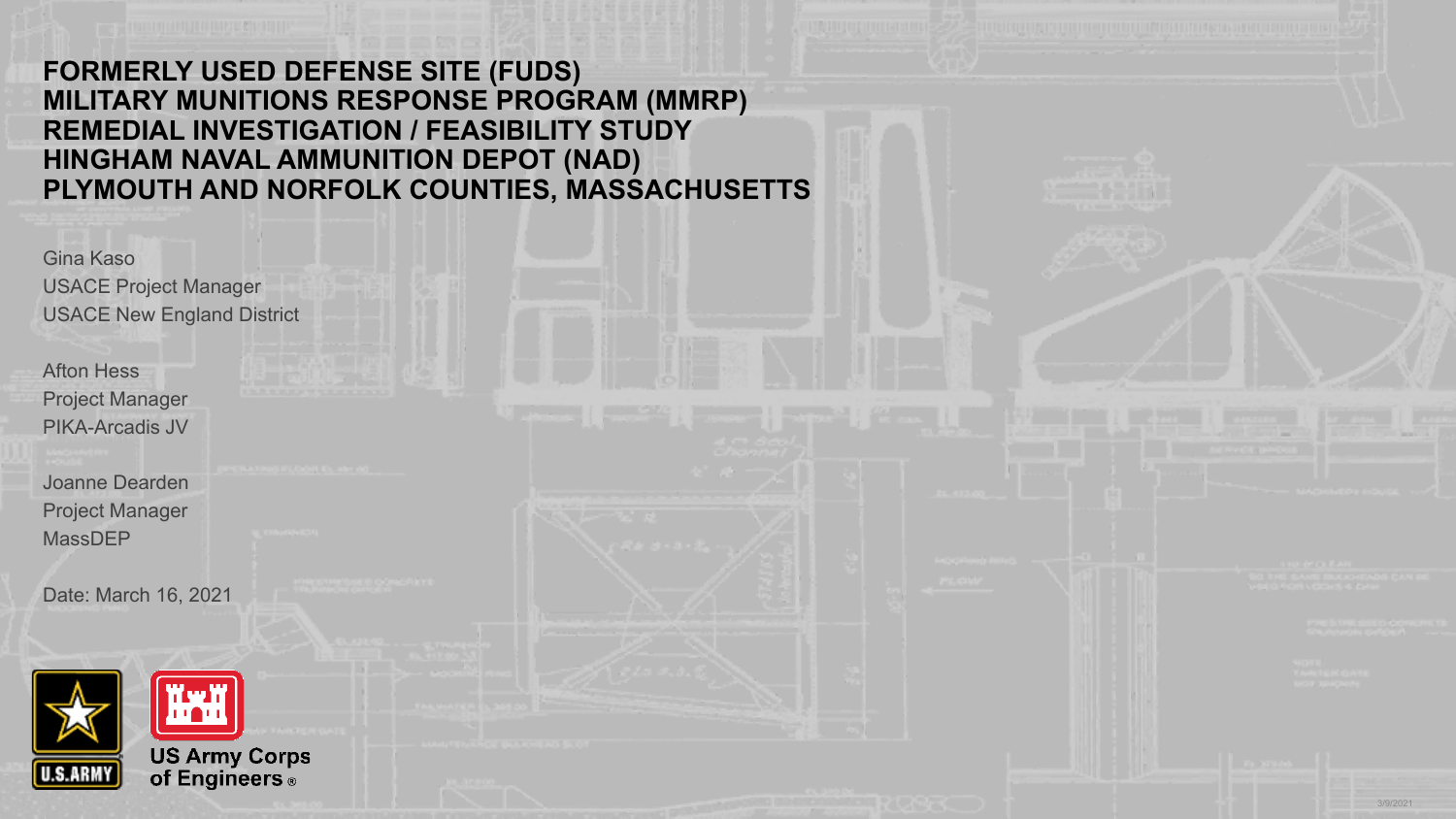

- –Introductions
- –Project Overview
- –Activities Completed / Current Phase
- –Available Outreach Materials
- –Public Comments/Concerns

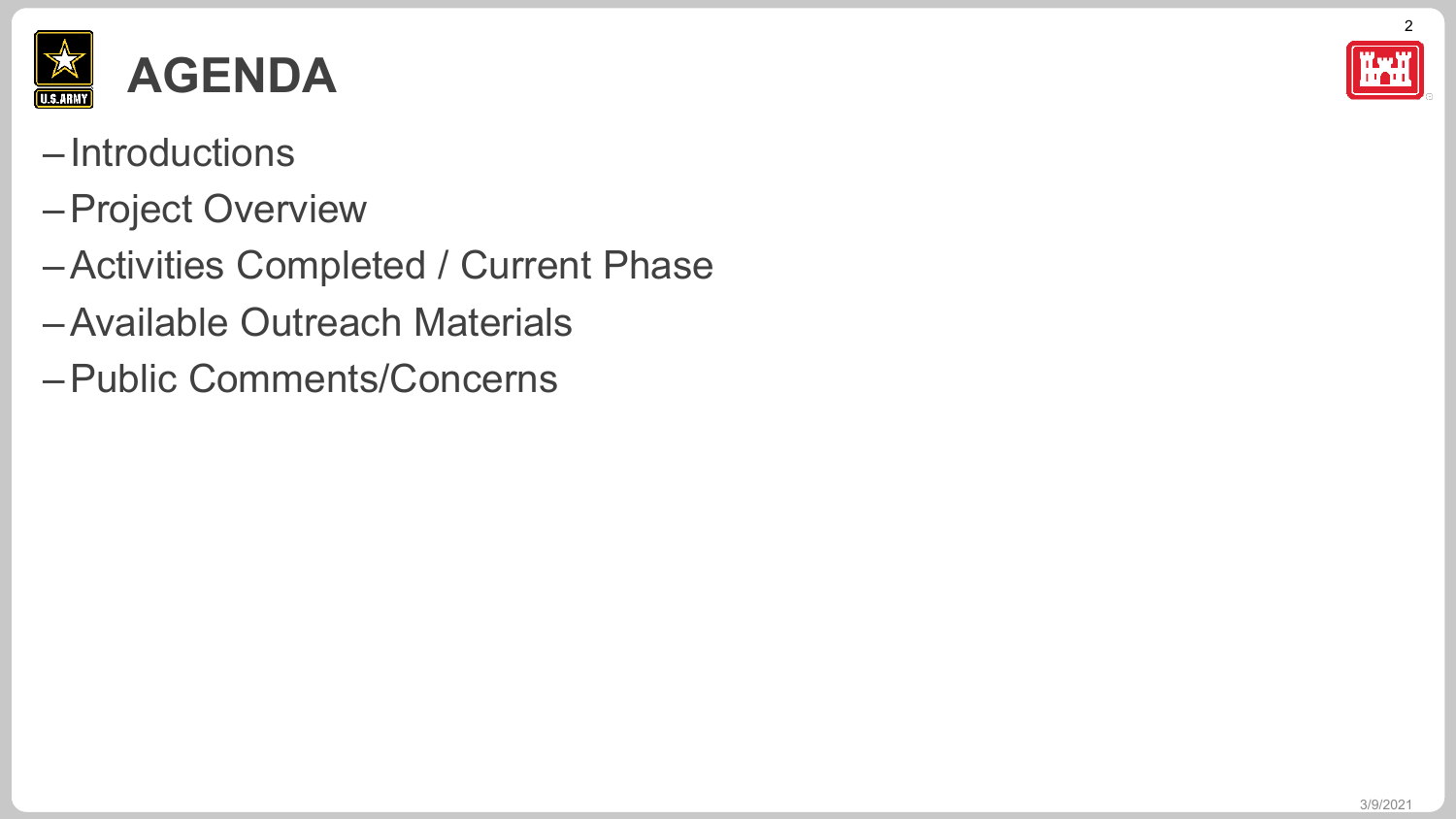

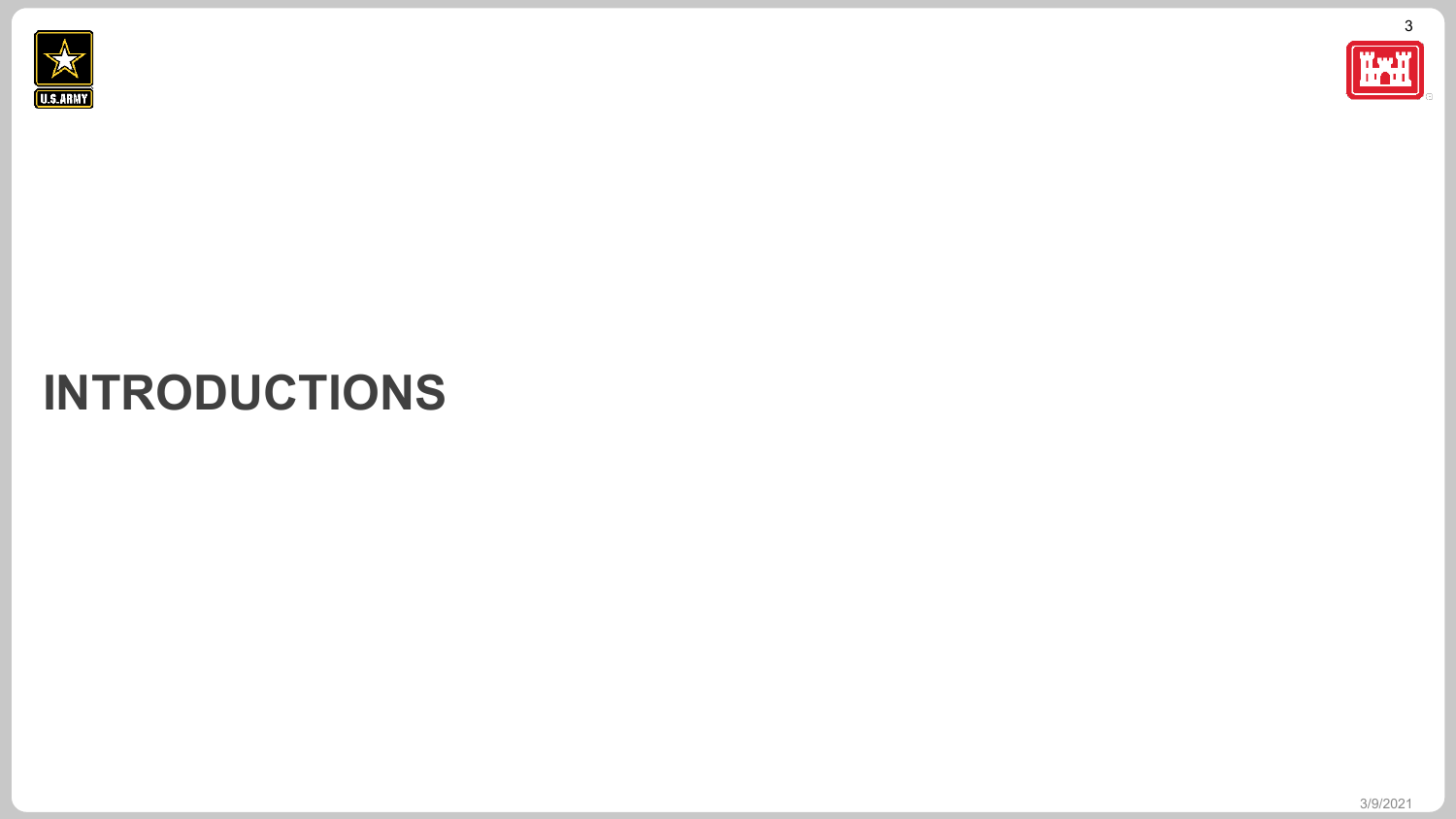

- U.S. Army Corps of Engineers (USACE) Project Oversight
- –Hud Heaton: Contract Officer Representative
- –Gina Kaso: Project Manager
- –Barry Hodges: Technical Manager
- –Chad Wood: Geophysicist
- –Cindy Auld: Risk Assessor
- –Mike Narcisi: Risk Assessor
- –Amy Rosenstein: Risk Assessor
- –Mike Kulbersh: Geologist
- –Yixian Zhang: Chemist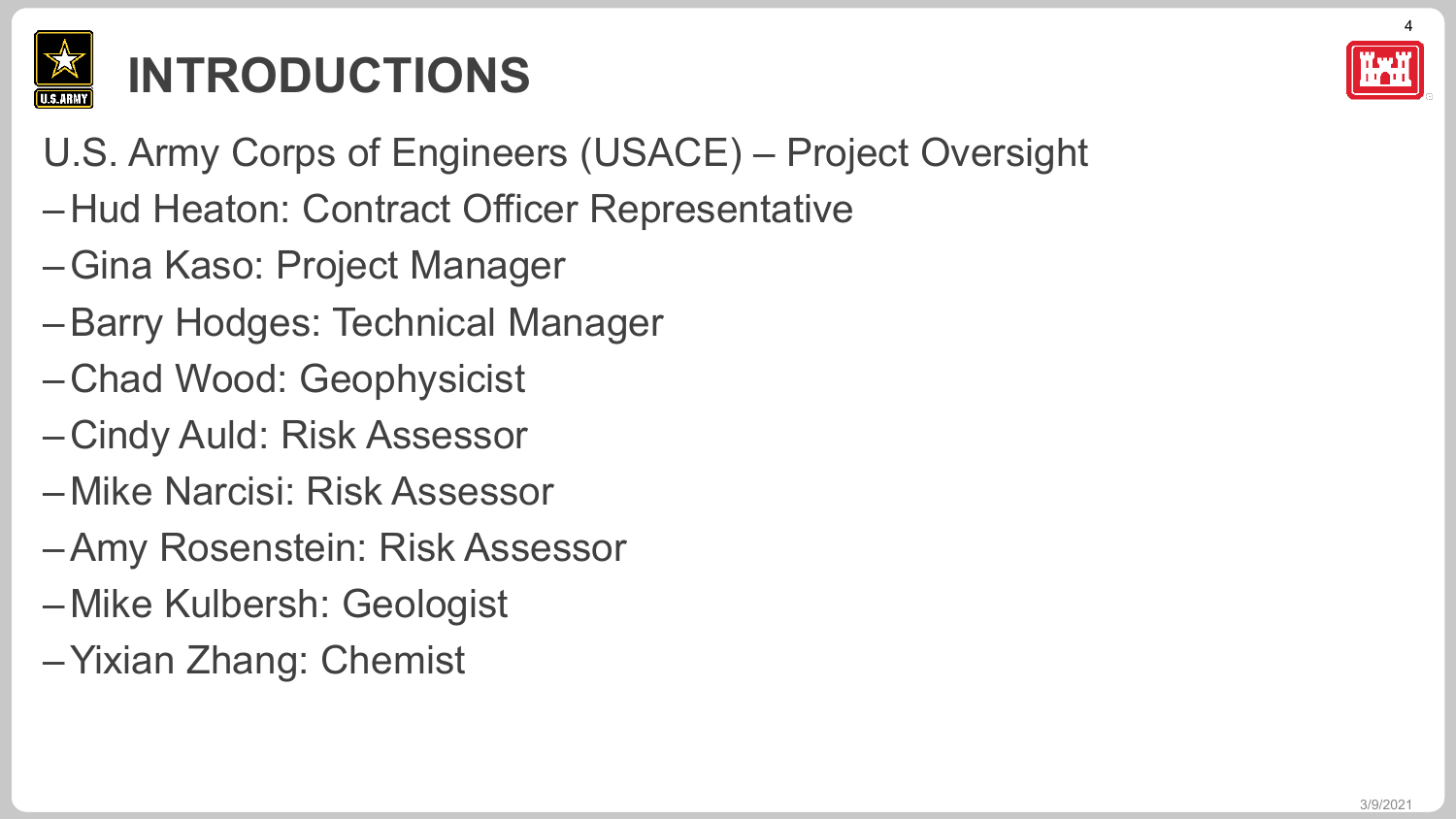

Regulatory Involvement

–Joanne Dearden: Project Manager

Stakeholder Involvement

- –Town of Hingham
- –Town of Weymouth
- –Bare Cove Park

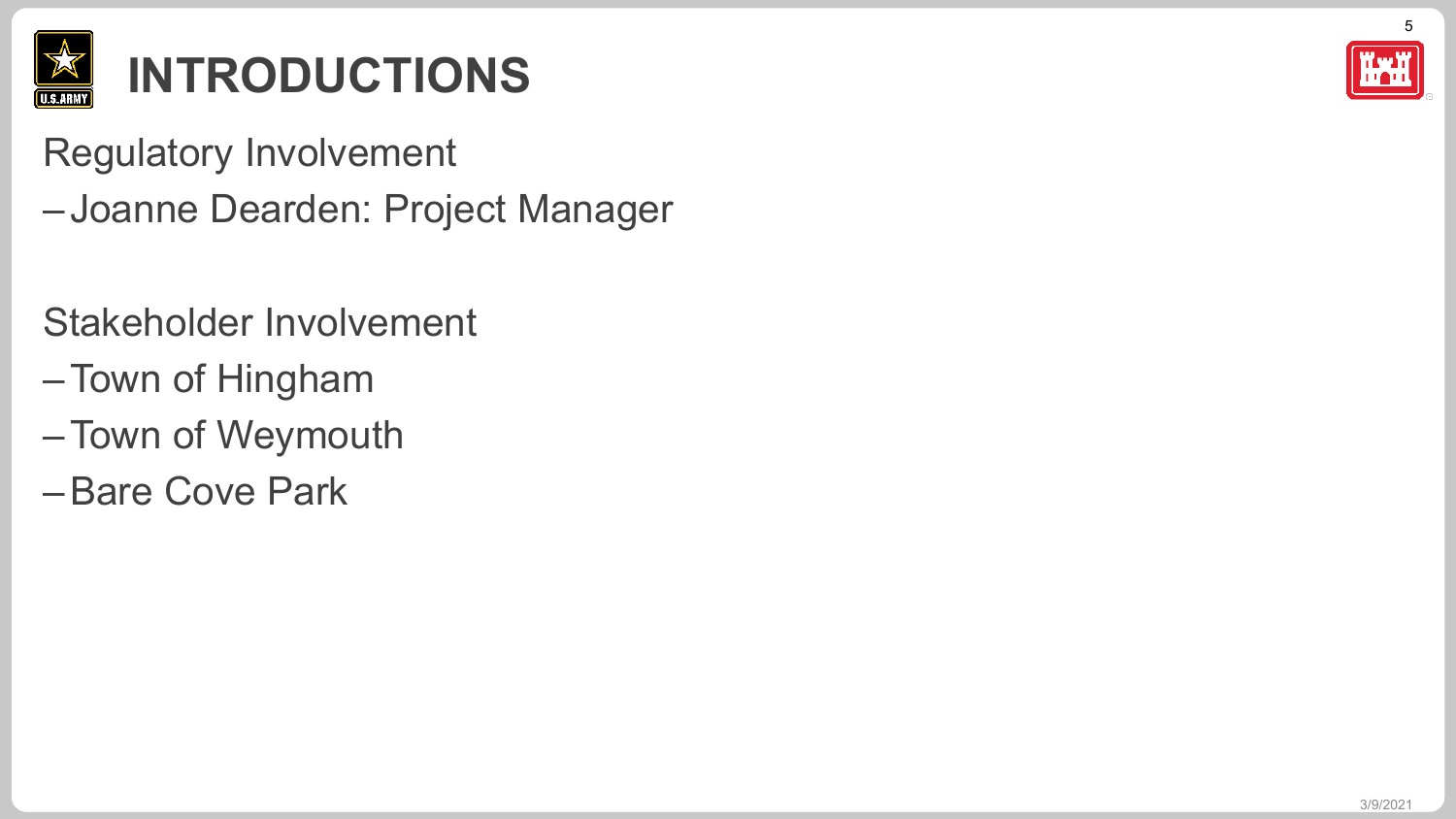

- PIKA-Arcadis JV Project Execution
- –Afton Hess: Project Manager
- –Vijay Chennoju: Deputy Project Manager
- –Paul Novak: QC Geophysicist
- –Hope Nemickas: Risk Assessor

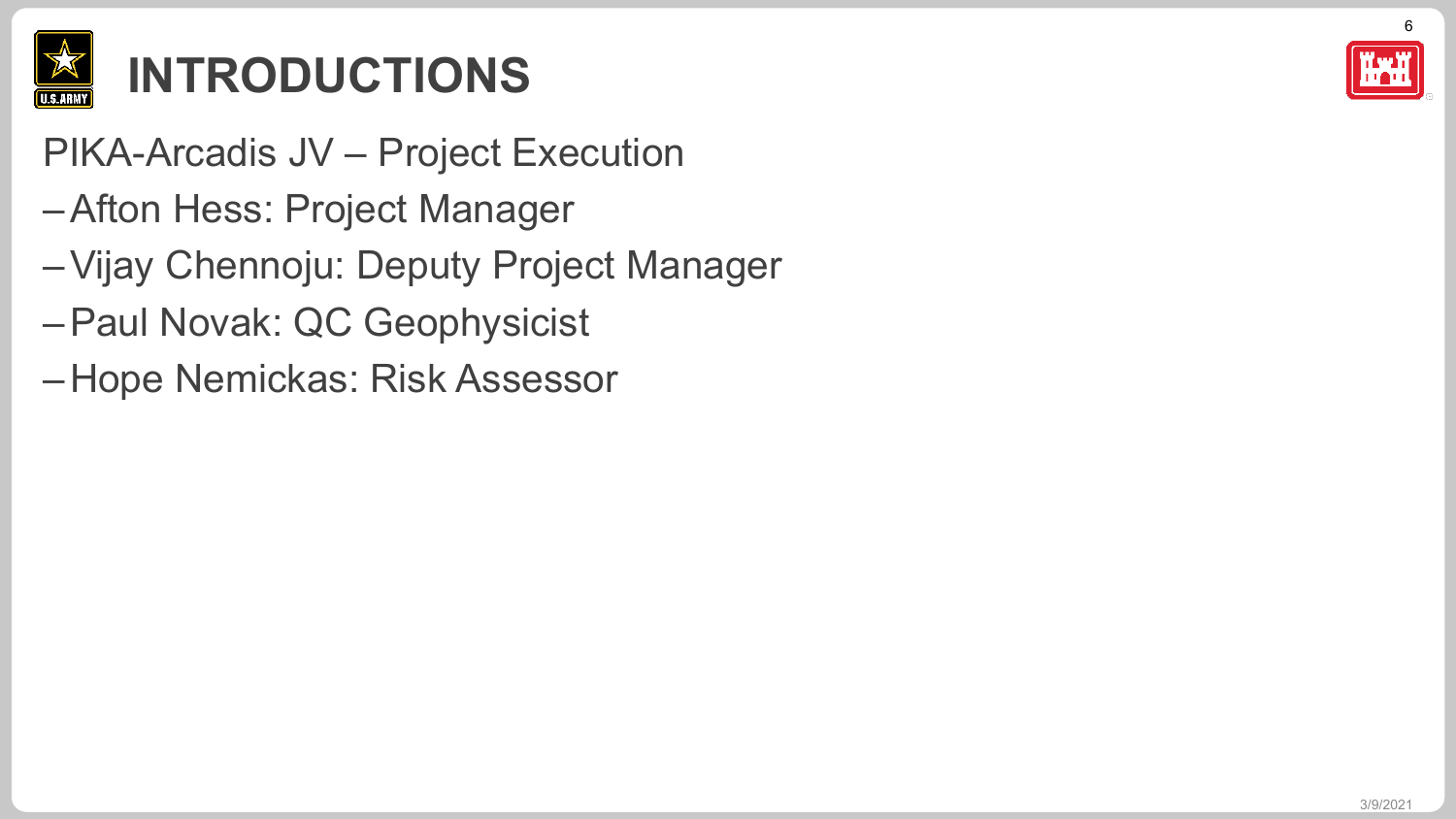



#### **PROJECT OVERVIEW**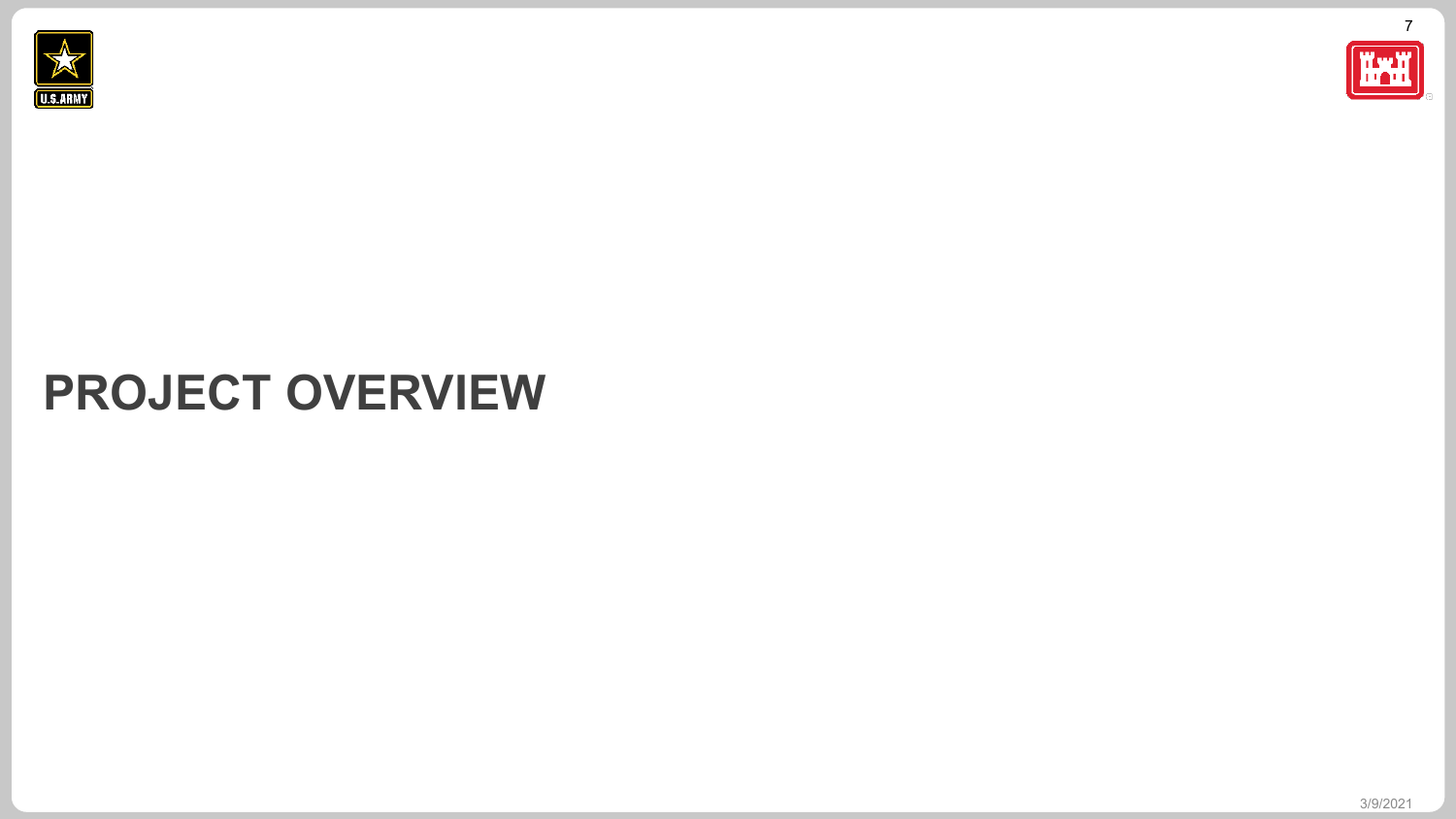- –These Formerly Used Defense Sites (FUDS) are located approximately 15 miles south of Boston and comprise 991 acres of land and water in, and surrounding, the Weymouth Back River in Hingham, Plymouth, and Norfolk Counties, Massachusetts.
- –The majority of the property is owned by the towns of Hingham and Weymouth, operated by the Bare Cove Park Committee and used for recreational purposes as Bare Cove Park and Great Esker Park.
- –The current and anticipated future use of the sites is recreational.



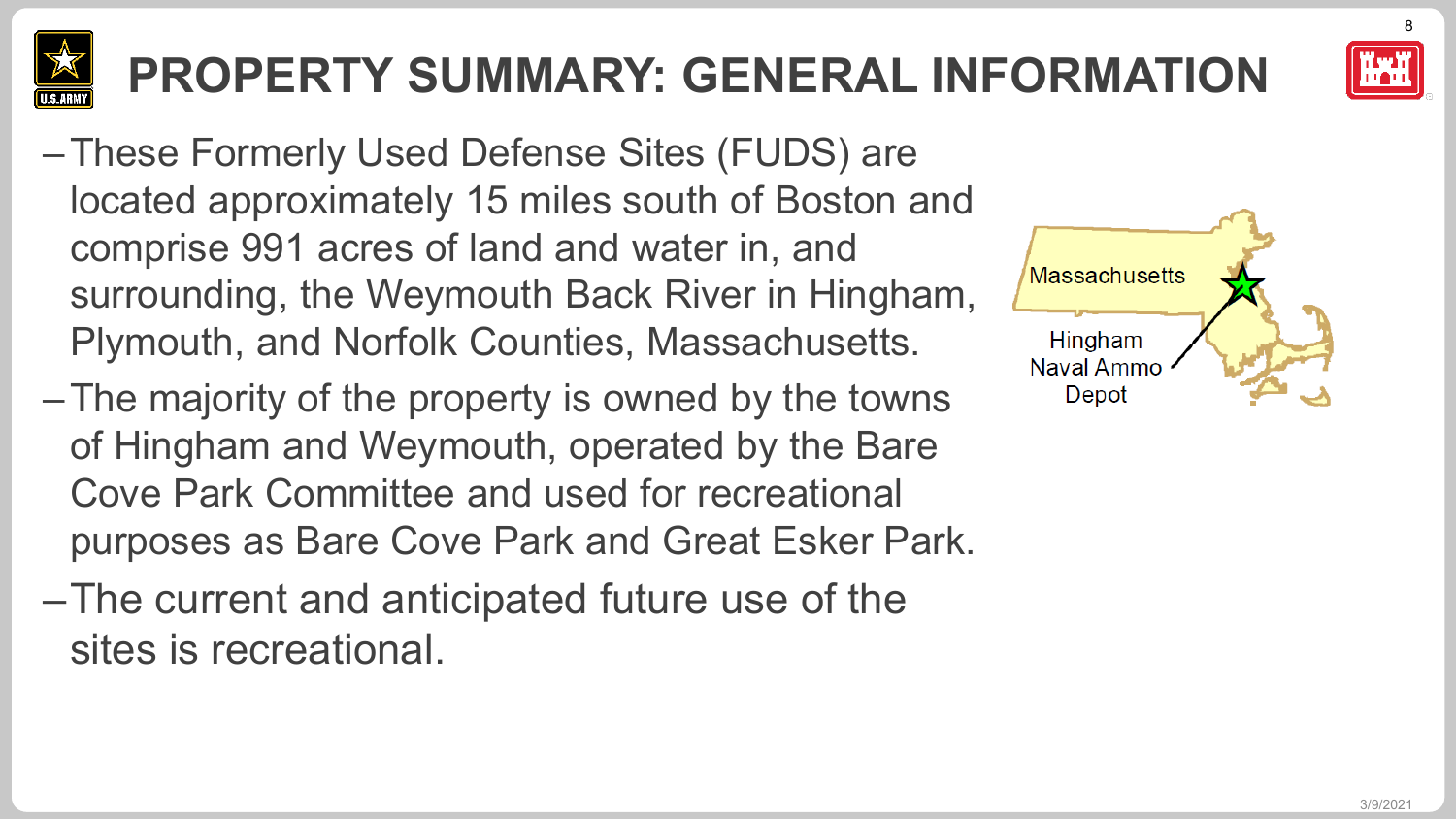



- Hingham Naval Ammunition Depot (NAD) was used from 1911 to 1961. The six Sites included in the Remedial Investigation include:
- The 1.8-acre **North Pier** was used for transportation of packaged ammunition.
- The 1-acre **Dump Area** is on a steep bank on the edge of the Weymouth Back River. It was used for the disposal of solid waste, including munitions and explosives of concern (which may include munitions debris) and range-related materials.
- The 3.5-acre **South Pier** was used for transportation of packaged ammunition.
- The 3-acre **Furnace Area** is located between the North and South Piers sites. The site consisted of a small building that housed a "popping" furnace used for disposal of unserviceable and unused munitions. The building has been demolished, but the foundation and other structural items remain at the site.
- The 8.2-acre **Burial Area** was used for the disposal of solid waste, including munitions and explosives of concern (which may include munitions debris) and range-related materials.
- The 133-acre **Weymouth Back River** (comprised of 109 open water acres and 24 land acres) consists of a portion of the Weymouth Back River except areas overlapping the North Pier, South Pier, and the Furnace Area. The site was used for transportation of packaged ammunition. The site is recognized as a public waterway between the towns of Hingham and Weymouth.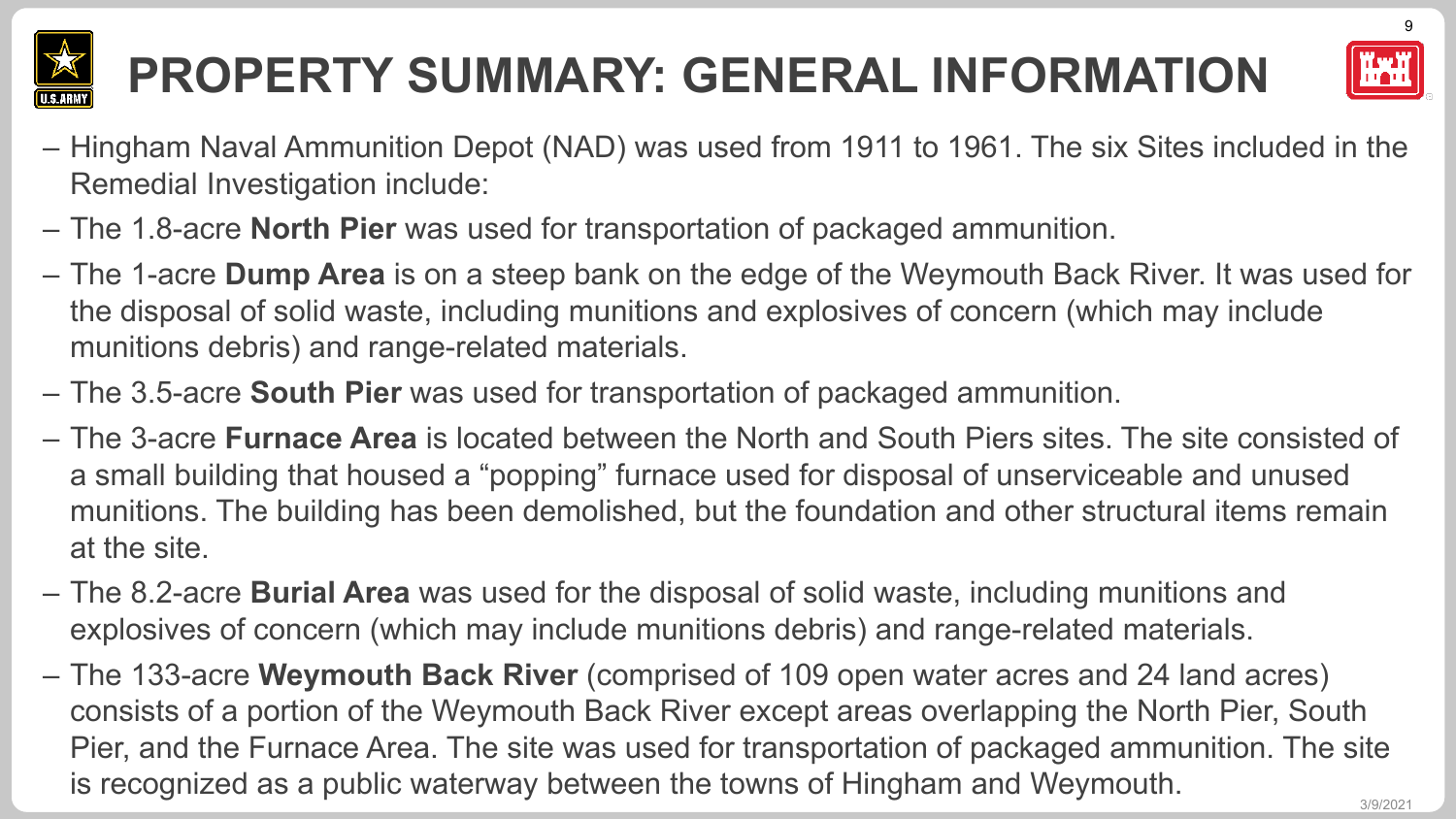





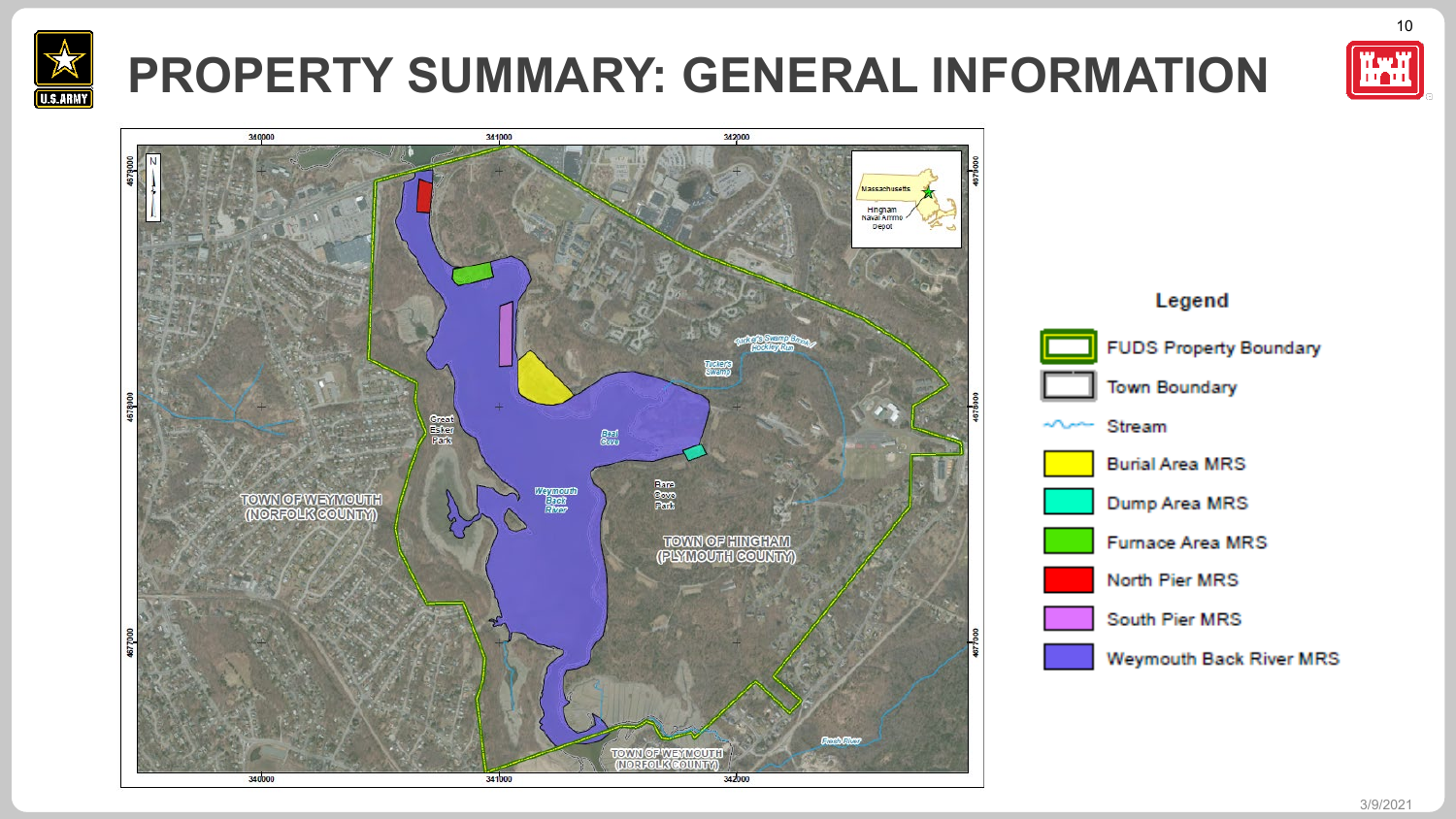



- The USACE completed a series of environmental investigations at the Hingham NAD to determine the potential presence of munitions and explosives of concern (MEC) and munitions constituents (MC) following the Comprehensive Environmental Response, Compensation, and Liability Act (CERCLA) process, including the following:
	- Initial Inventory Project Report (1993)
	- Archives Search Report (1996)
	- Site Inspection (2008)
	- Revised Inventory Project Report (2014)
	- Remedial Investigation Report (2020)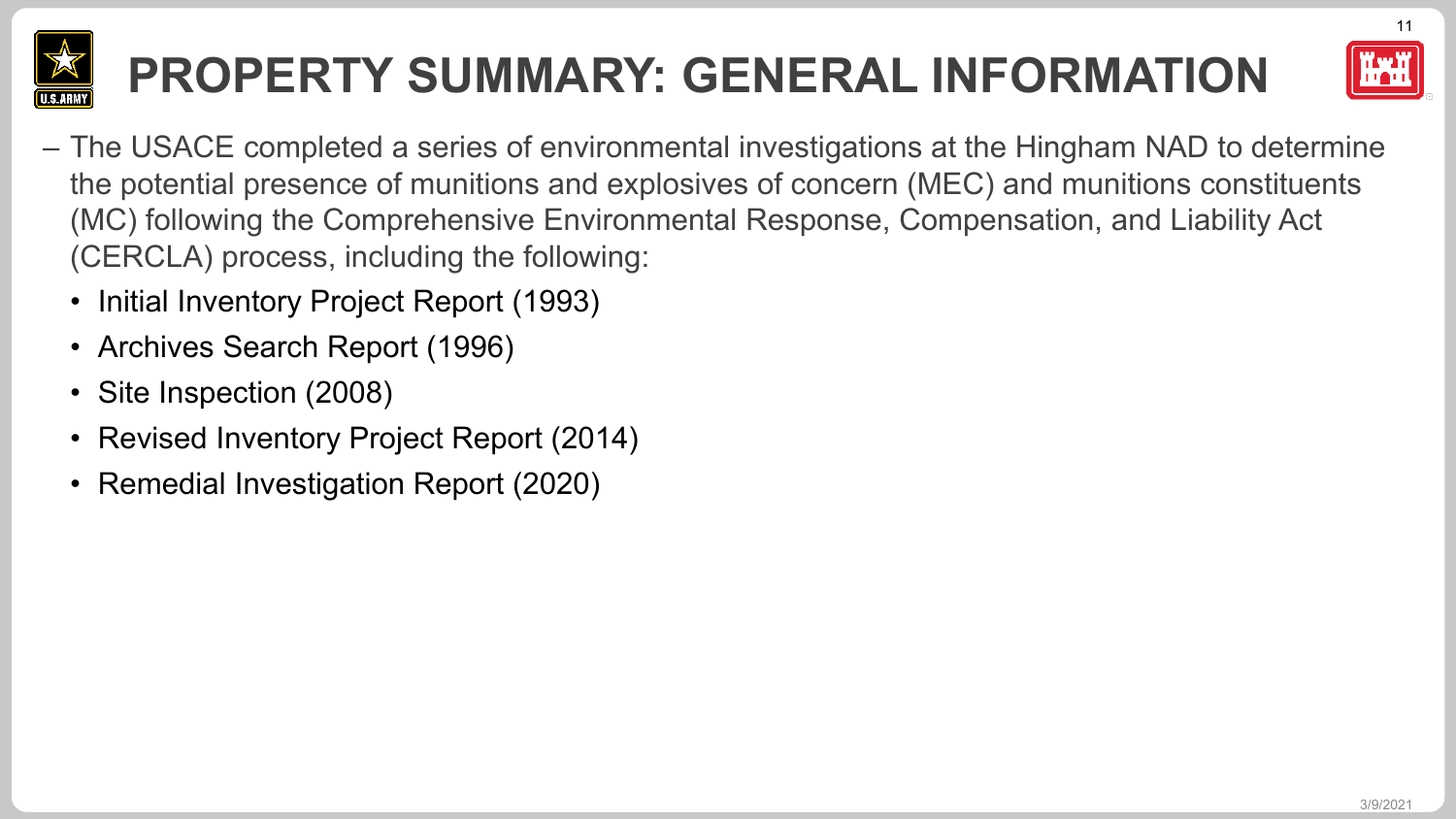

# **REMEDIAL INVESTIGATION: MEC ACTIVITIES**



- Land and water areas required different survey methods due to varying site conditions. Data was collected using the following survey methods:
	- Digital geophysical mapping surveys using cart-mounted equipment on land and boat-mounted equipment along transects in the water areas; and
	- Analog surveys using hand-held metal detectors on the land and in the nearshore areas not accessible to the digital geophysical mapping survey team. Analog surveys were used instead of digital geophysical mapping surveys on land in areas of steep terrain. Analog surveys were also used in areas near the piers and shallow water areas that were not accessible to the boat mounted equipment.
	- The geophysical team used a Global Positioning System receiver to reacquire each anomaly selected for intrusive investigation.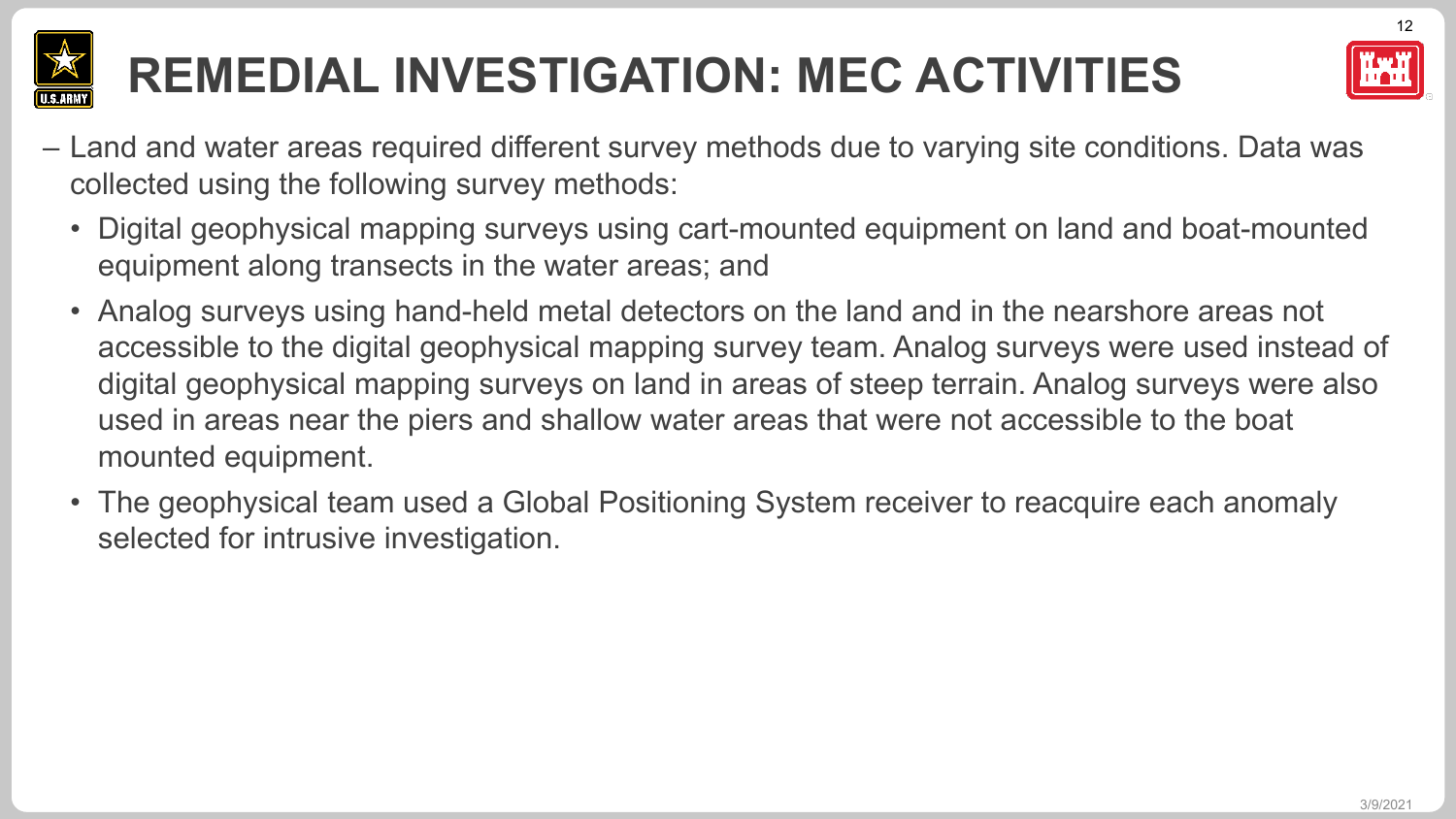

# **REMEDIAL INVESTIGATION: MC ACTIVITIES**



- Sampling was used to characterize nature and extent of potential MC at the former Hingham NAD.
	- Soil and sediment samples were collected in predetermined locations.
	- Groundwater samples were collected from three wells installed at the Furnace Area site.
	- Based on the specific MC sampling approach at each site, samples were collected at predetermined locations selected to support a statistically valid sampling approach.
	- Sampling would have been conducted at locations of breached munitions and explosives of concern; however, no munitions and explosives concern were identified.
- Analytes/analytical groups included:
	- Explosives
	- Select MC metals (aluminum, antimony, barium, chromium, copper, iron, lead, magnesium, manganese, mercury, nickel, strontium, and zinc)
	- Dioxins and furans
	- Perchlorate (groundwater only)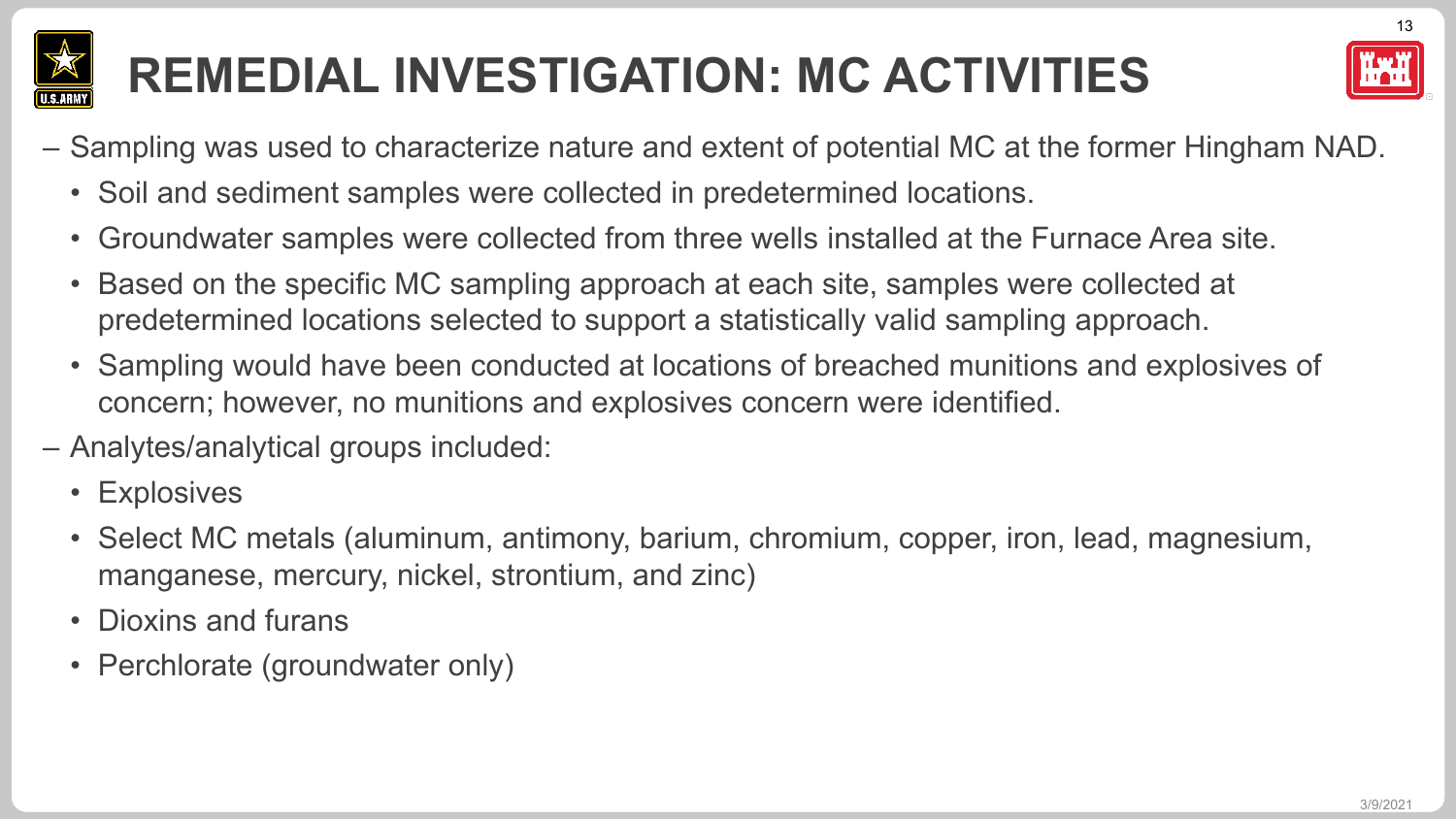

#### **REMEDIAL INVESTIGATION: SUMMARY OF CONCLUSIONS**



- No MEC or MC were identified during the investigation of the 6 sites. Therefore, based on historical information and the results of the Remedial Investigation, there are no unacceptable risk associated with MEC and MC.
- No further action is required to address MEC and MC at the Sites. As such, a Feasibility Study to develop and evaluate remedial alternatives is not needed.

| <b>Site</b>                | <b>MEC Risk</b><br><b>Assessment</b><br>(Yes/No) | <b>MC Risk</b><br><b>Assessment</b><br>(Yes/No) | <b>No Unacceptable</b><br><b>Risk / No Further</b><br><b>Action (Yes/No)</b> |
|----------------------------|--------------------------------------------------|-------------------------------------------------|------------------------------------------------------------------------------|
| <b>North Pier</b>          | <b>No</b>                                        | <b>No</b>                                       | Yes                                                                          |
| Dump Area                  | <b>No</b>                                        | <b>No</b>                                       | Yes                                                                          |
| <b>South Pier</b>          | <b>No</b>                                        | <b>No</b>                                       | Yes                                                                          |
| <b>Furnace Area</b>        | <b>No</b>                                        | Yes                                             | Yes                                                                          |
| <b>Burial Area</b>         | <b>No</b>                                        | <b>No</b>                                       | Yes                                                                          |
| <b>Weymouth Back River</b> | <b>No</b>                                        | <b>No</b>                                       | Yes                                                                          |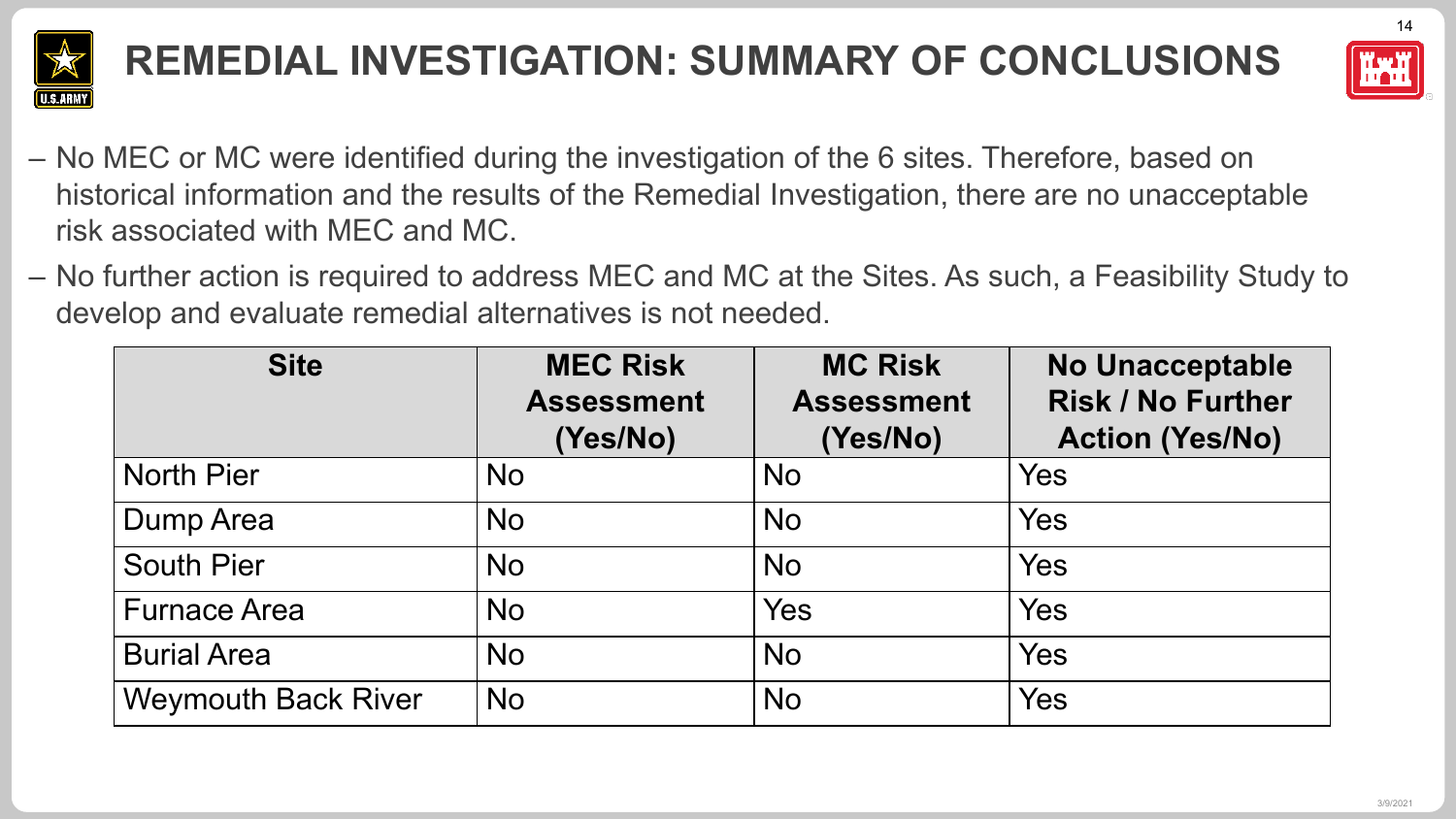



### **ACTIVITIES COMPLETED / CURRENT PHASE**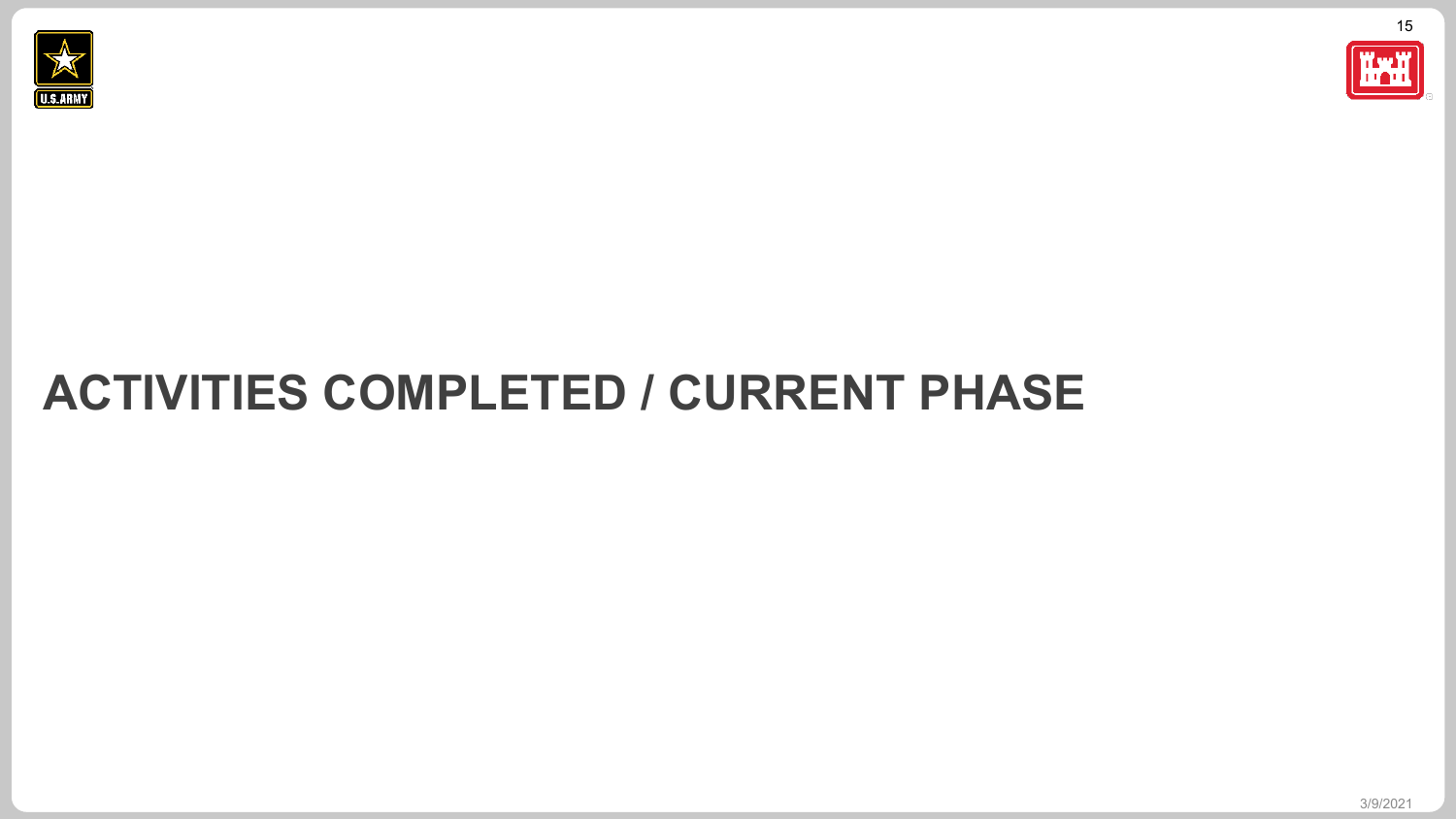

### **ACTIVITIES COMPLETED / CURRENT PHASE**



- Preliminary Assessment & Site Inspection (1993 - 2014)
- Remedial Investigation (2020)
- Feasibility Study (Not Required)
- Proposed Plan (March 2021)
- Public Comment (March 2021)
- Decision Document (By June 2021)
- Remedial Design & Remedial Action (Not Required)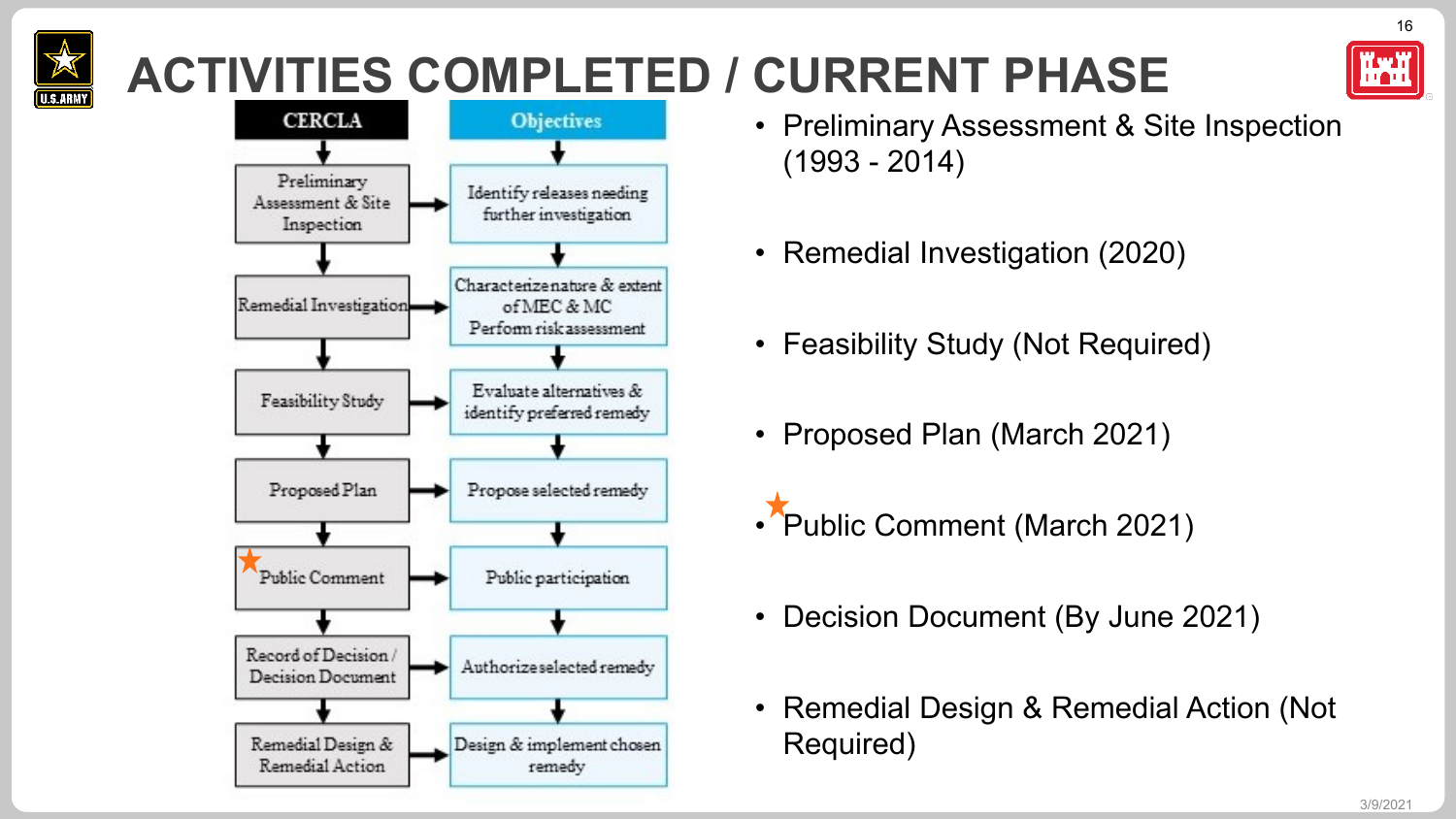

## **ACTIVITIES COMPLETED / CURRENT PHASE**



17

Public Participation Process

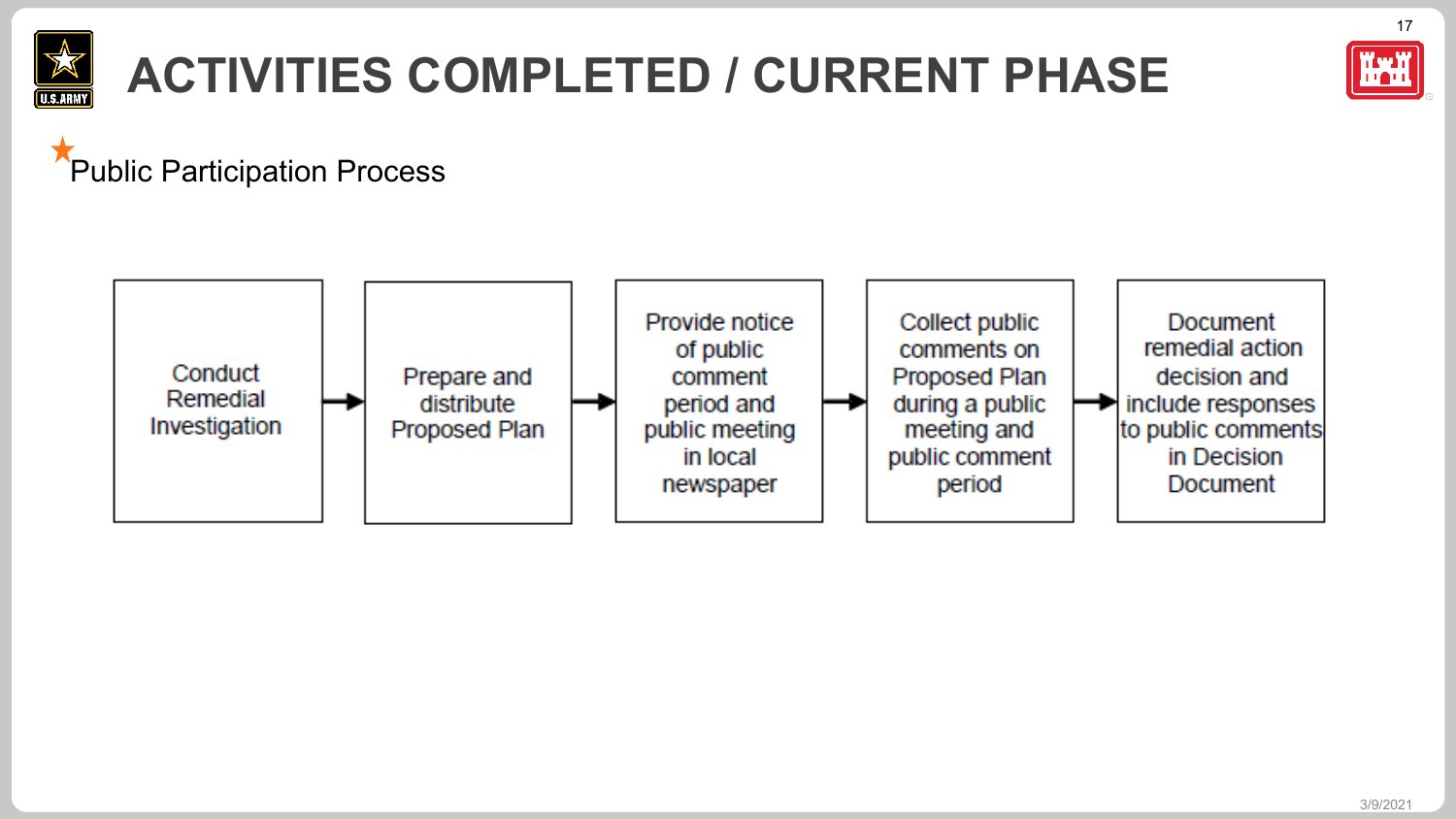



### **AVAILABLE OUTREACH MATERIALS**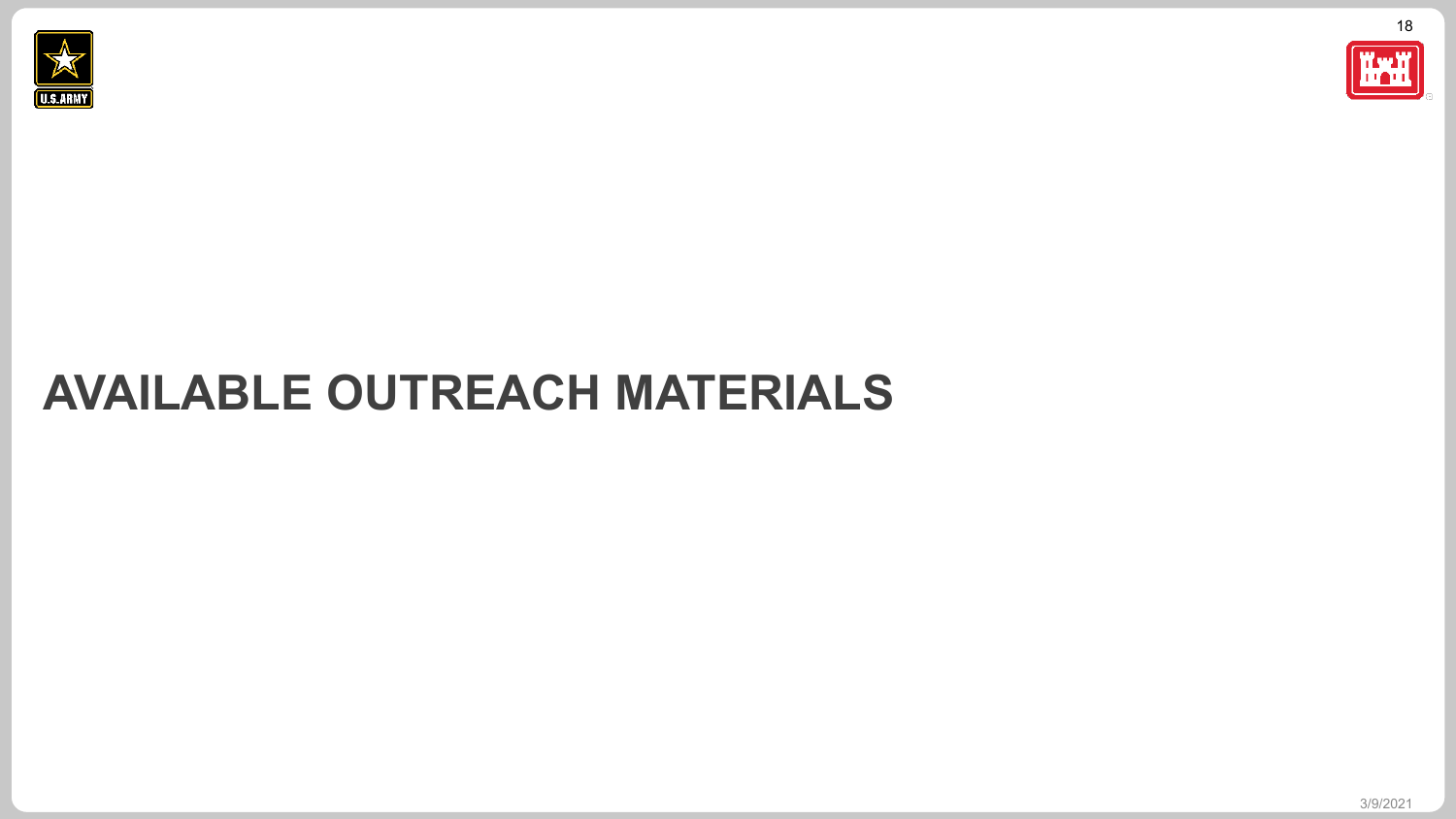

# **AVAILABLE OUTREACH MATERIALS**



- –[Town of Hingham website \(https://www.hingham-ma.gov/810/Naval-Ammo-](https://www.hingham-ma.gov/810/Naval-Ammo-Depot)Depot)
- –Town of Weymouth website [\(https://www.weymouth.ma.us/](https://www.weymouth.ma.us/))
- –For more information and to view project documents, see the Administrative Record file at the following locations:
	- Hingham Public Library (66 Leavitt Street, Hingham, Massachusetts 02043)
	- Tufts @ Pratt Library (46 Broad Street, Weymouth, Massachusetts 02188)
- –If you have any questions regarding either the USACE FUDS Program or the Hingham NAD Project, please contact Gina Kaso  $(\underline{\text{Gina.A.Kaso@usace.army.mil}}$  $(\underline{\text{Gina.A.Kaso@usace.army.mil}}$  $(\underline{\text{Gina.A.Kaso@usace.army.mil}}$  / 978-318-8180)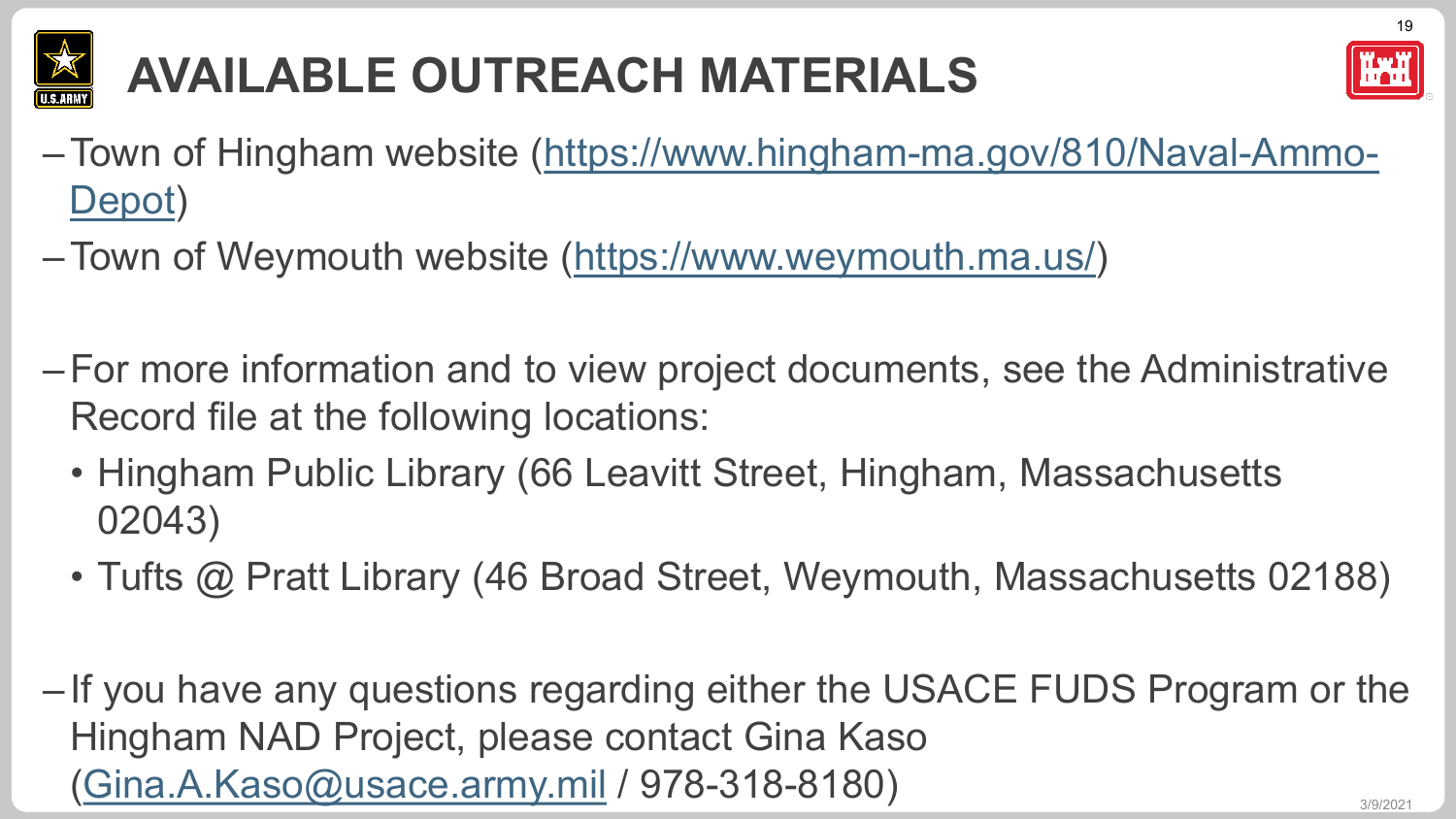



#### **PUBLIC COMMENTS/CONCERNS**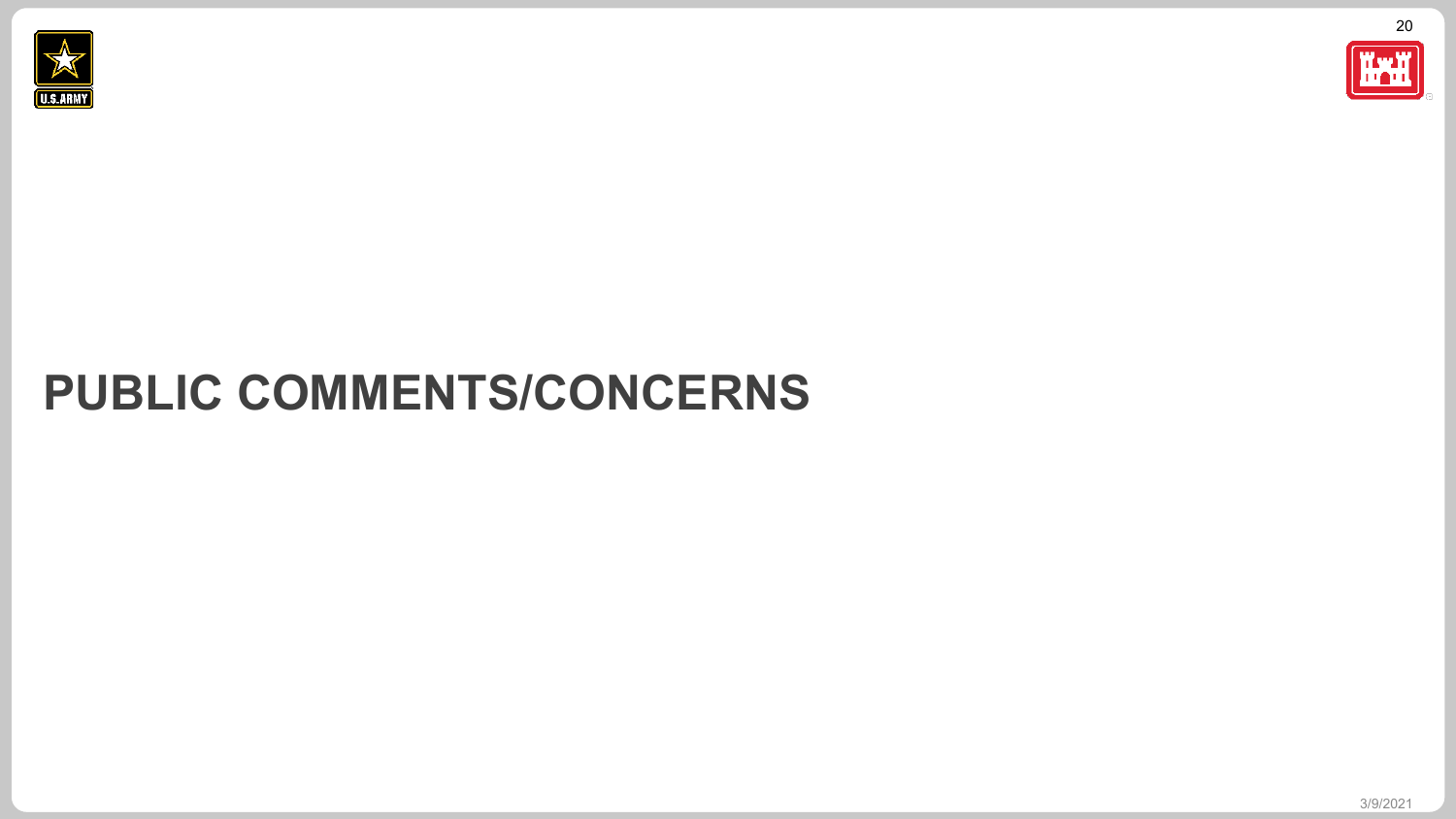

### **SUBMITTED COMMENTS/CONCERNS**



–? –? –?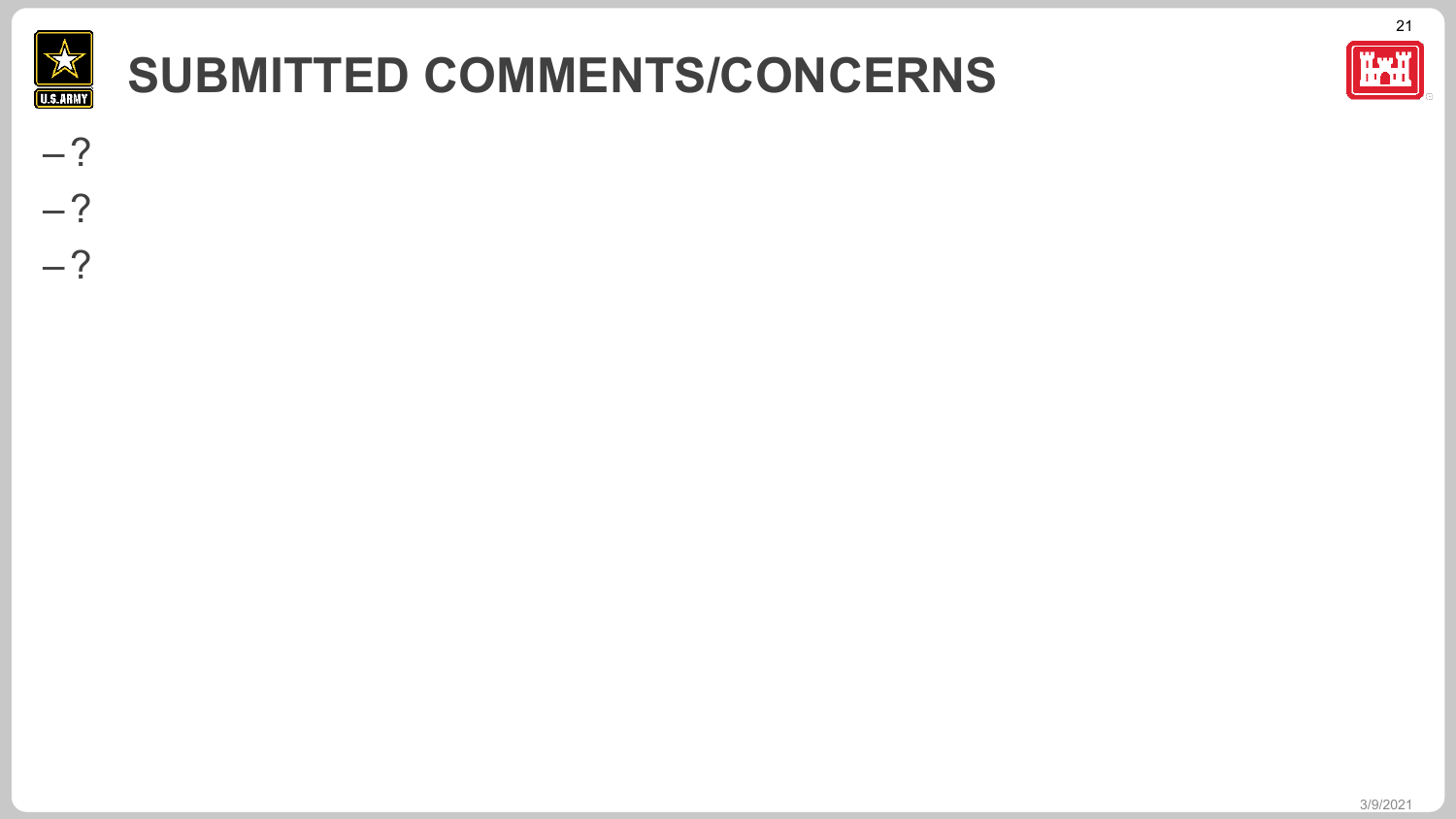

## **LIST OF ACRONYMS**



CERCLA Comprehensive Environmental Response, Compensation, and Liability Act

- FUDS formerly used defense sites
- MC munitions constituents
- MEC munitions and explosives of concern
- MRS Munitions Response Site
- NAD Naval Ammunition Depot
- USACE United States Army Corps of Engineers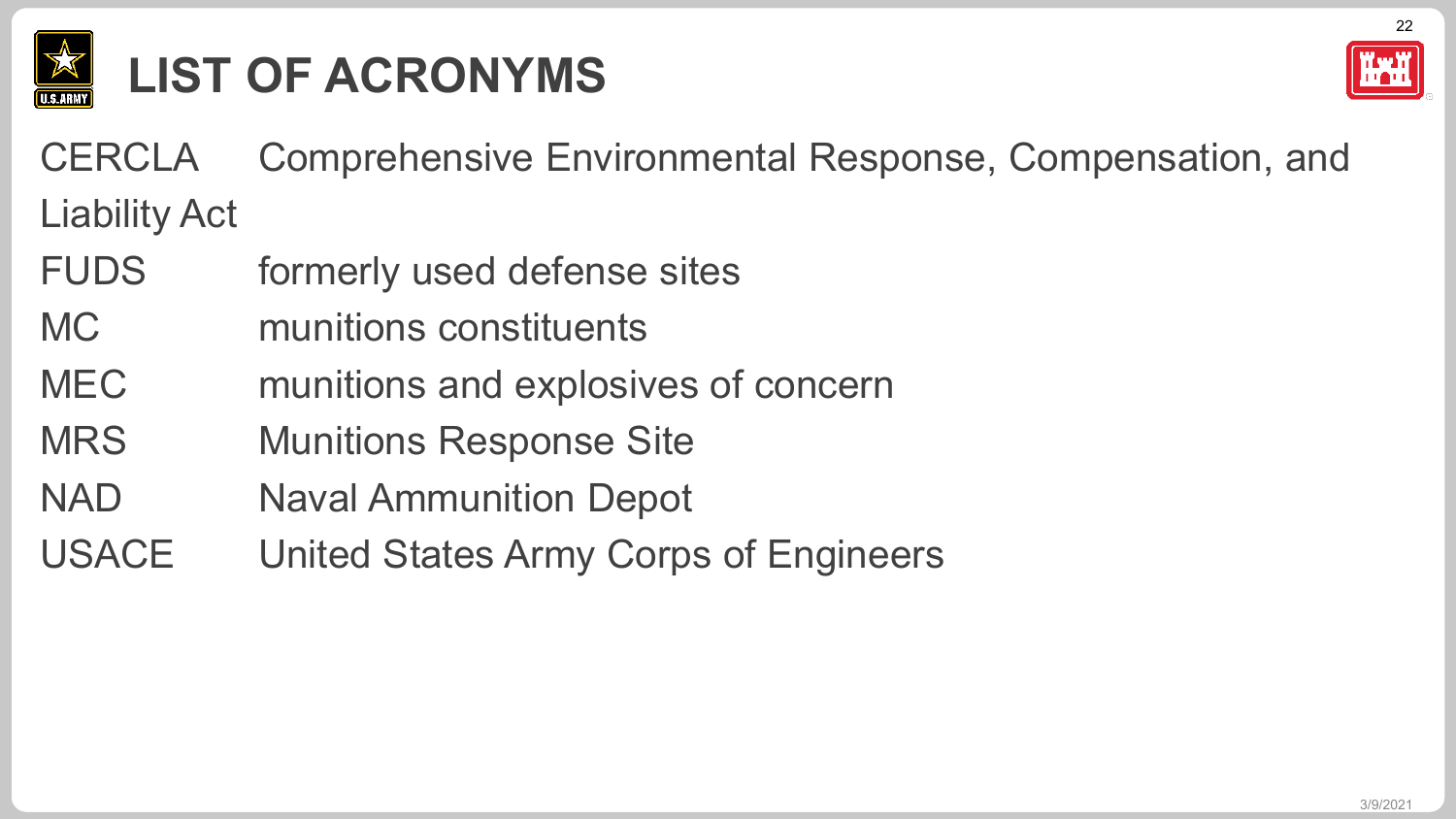

## **LIST OF EXPLOSIVES ANALYZED**



Octahydro-1,3,5,7-tetranitro-1,3,5,7 tetrazocine (HMX) Hexahydro-1,3,5-trinitro-1,3,5-triazine (RDX) 1,3,5-Trinitrobenzene 1,3-Dinitrobenzene Methyl-2,4,6-trinitrophenylnitramine (Tetryl) Nitrobenzene 2,4,6-Trinitrotoluene 4-Amino-2,6-dinitrotoluene 2-Amino-4,6-dinitrotoluene 2,4-Dinitrotoluene 2,6-Dinitrotoluene 2-Nitrotoluene 3-Nitrotoluene 4-Nitrotoluene **Nitroglycerin** Pentaerythritol tetranitrate (PETN) 3,5-Dinitroaniline